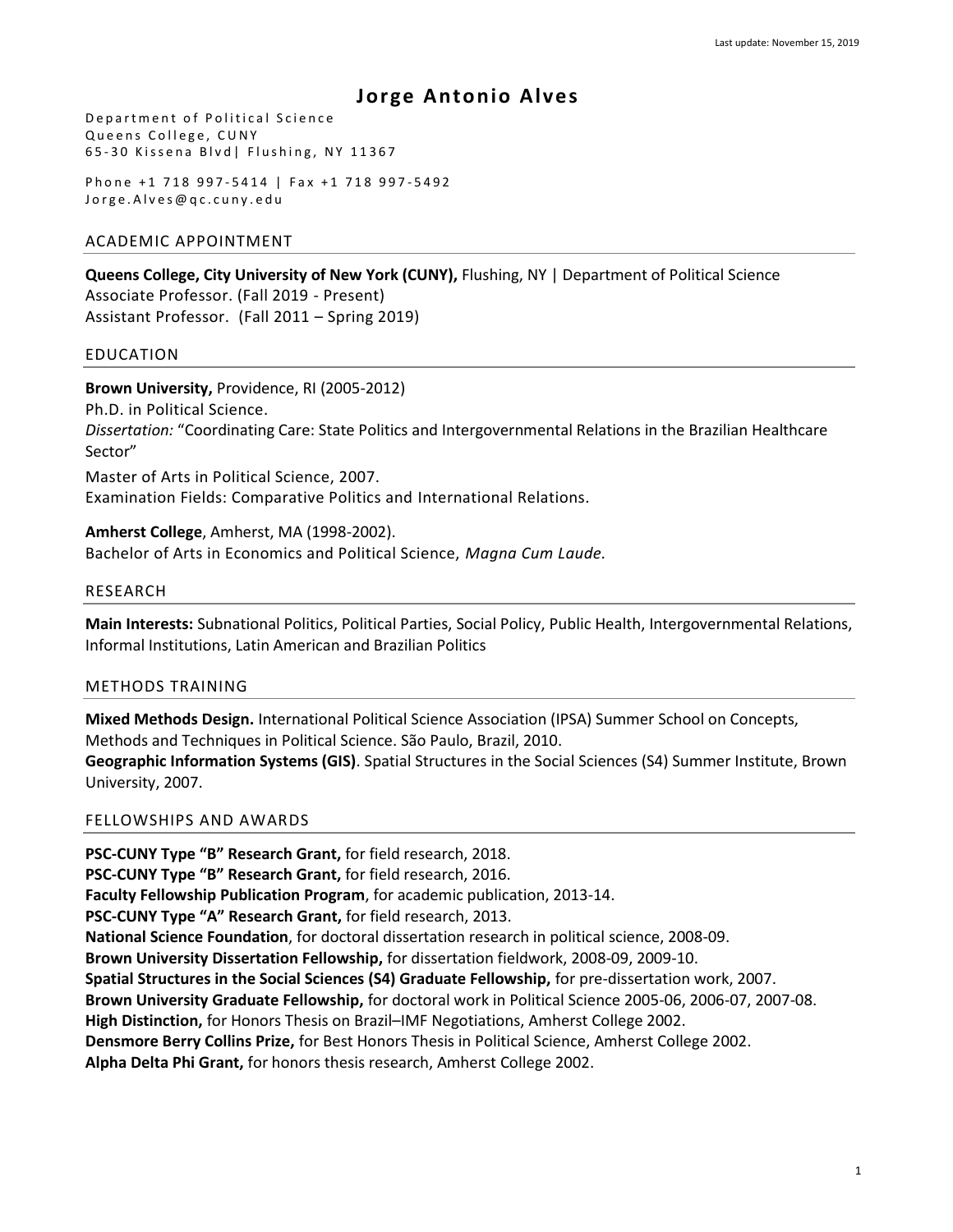#### PUBLICATIONS

## PEER-REVIEWED ARTICLES

["States and Capitals in the Brazilian Public Health Sector: Drivers of Service Performance in Multi](https://www.cambridge.org/core/journals/latin-american-politics-and-society/article/states-and-capitals-of-health-multilevel-health-governance-in-brazil/AB6AC6271C15F41C1E3B2267A3226933)-Level Federal Governance." *[Latin American Politics and Society](https://www.cambridge.org/core/journals/latin-american-politics-and-society/article/states-and-capitals-of-health-multilevel-health-governance-in-brazil/AB6AC6271C15F41C1E3B2267A3226933)*, 61(1): 54-77. (with C. Gibson)

"Transformation or Substitution? The Workers' Party and the Right in Brazil's Northeast." *Journal of Politics in Latin America,* 10(1): 99-132. 2018.

"From Right to Left in Brazil's Northeast: Transformation, or 'Politics as Usual'?" *Comparative Politics,* 49 (4), 437-455. 2017. (with Wendy Hunter)

["\(Un?\)Healthy Politics: The Political Determinants of Subnational Health Systems in Brazil."](http://onlinelibrary.wiley.com/doi/10.1111/j.1548-2456.2015.00292.x/abstract) *Latin American Politics and Society*, 57(4): 119-142. 2015.

# BOOK CHAPTERS

"[Accountability from the Top-Down? Brazil's Advances in Budget Transparency Despite Lack of Popular](http://jorgeantonioalves.files.wordpress.com/2013/10/alvesheller-2013.pdf)  [Mobilization."](http://jorgeantonioalves.files.wordpress.com/2013/10/alvesheller-2013.pdf) (with Patrick Heller). In Sanjeev Khagram, Archon Fung, and Paolo de Renzio, Eds. *Open Budgets: The Political Economy of Transparency, Participation, and Accountability*. Brookings Press. 2014.

## BOOK REVIEWS

["Health, the State, and the Body Politic in Contemporary Latin America."](http://onlinelibrary.wiley.com/doi/10.1111/jlca.12074/pdf) *Journal of Latin American & Caribbean Anthropology,* 19(1): 179-187. 2014.

"Book Review: Avritzer, L. (2009). *[Participatory Institutions in Democratic Brazil.](http://cps.sagepub.com/content/43/6/795.extract)* Baltimore: Johns Hopkins [University Press."](http://cps.sagepub.com/content/43/6/795.extract) *Comparative Political Studies,* 43(6): 795-796. 2010.

# WORKS IN PROGRESS

## UNDER REVIEW

"Pluralized Health: The Politics of Health Care Coordination in Minas Gerais, Brazil."

"Vigilantism as an Informal Institution of Order."

# UNDER DEVELOPMENT

*"Informal Institutions and Political Transformation in Brazil's Northeast"* (Securing funding for field research)

# TEACHING EXPERIENCE

At Queens College, CUNY:

Comparative Politics, Global Poverty & Inequality (Senior Seminar), Latin America in World Politics, Politics of Development, Politics of Latin America

As Teaching Assistant at Brown University:

States and Markets in Developing Countries, Conflict and Cooperation in International Politics, International Negotiation and Conflict Resolution, International Political Economy

#### PROFESSIONAL PRESENTATIONS

"Roundtable: [Brazil Under Bolsonaro.](https://youtu.be/kBti3mES2q4)" Bildner Center for Western Hemisphere Studies, The Graduate Center, City University of New York (CUNY). September 16, 2019.

"Roundtable: [Democracy & Reform in](https://youtu.be/QSBCqiXa_ZE) Brazil." Bildner Center for Western Hemisphere Studies, The Graduate Center, City University of New York (CUNY). May 29, 2019.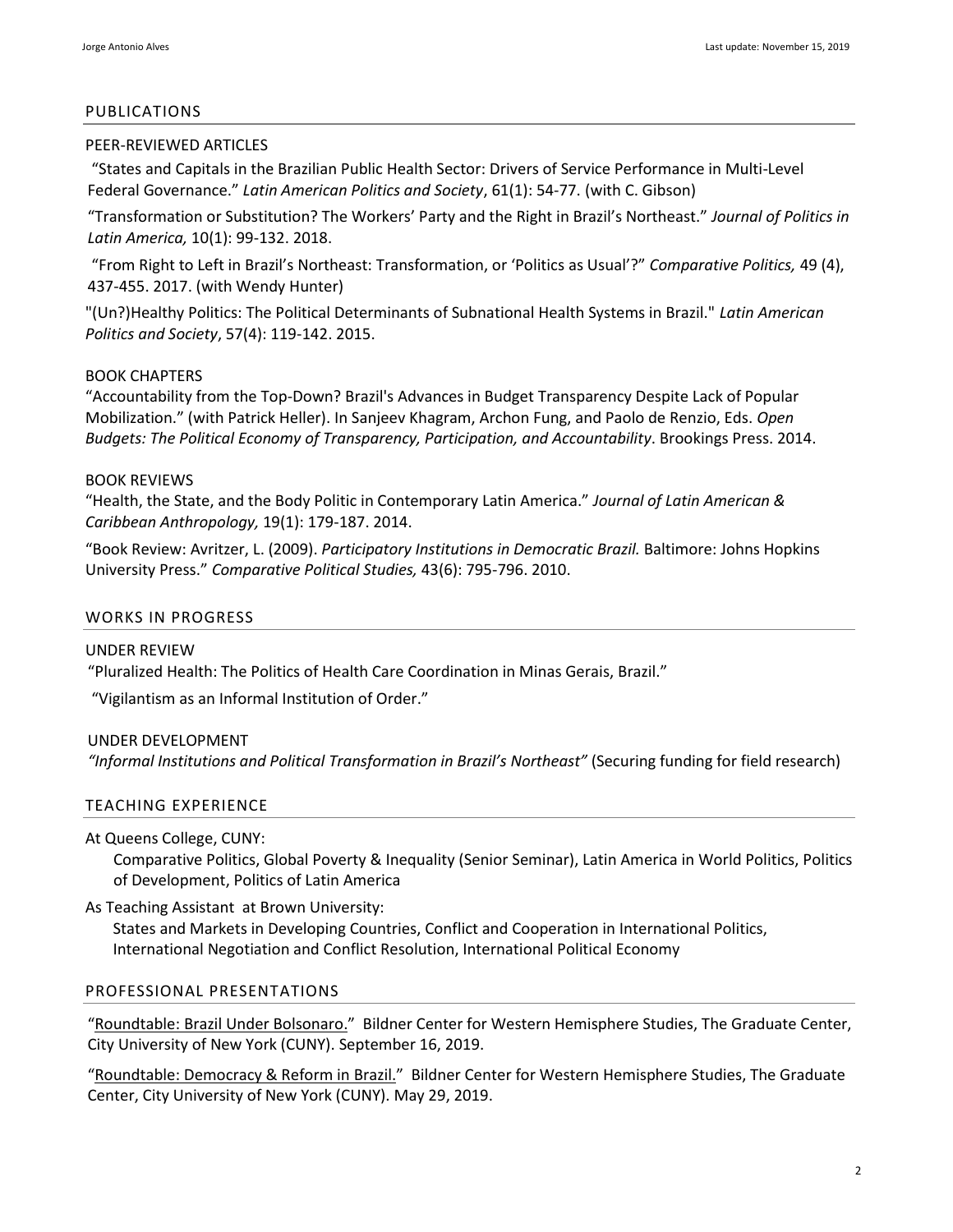"Regional [Differences in Brazil](https://youtu.be/7xOreD_1_ew?t=2028)'s 2018 Elections." Presented at the Colloquium *Brazil at a Turning Point: The October 2018 Elections*, Bildner Center for Western Hemisphere Studies, The Graduate Center, City University of New York (CUNY). November 9, 2018.

"Pluralized Health: The Politics of Health Care Coordination in Minas Gerais, Brazil." Presented at the XXXVII LASA International Congress, Barcelona, Spain. May 24, 2018.

"The Nor[theastern Vote in Brazil's 2018 Elections"](https://youtu.be/Ph_D_vGD-n8?t=1846) Presented at the Colloquium: Brazil at a New Crossroads: Political Dynamics before the 2018 Elections, Bildner Center for Western Hemisphere Studies, The Graduate Center, City University of New York (CUNY). April 18, 2018.

"Transformation or Substitution? The PT and the Political Right in the Brazilian Northeast." Presented at the XXXVI LASA International Congress, Lima, Peru. May 1, 2017.

"The 2016 Municipal Elections and the Future of the PT: Insights from the Northeast." Presented at the Colloquium: Municipal Elections in Brazil, Bildner Center for Western Hemisphere Studies, The Graduate Center, City University of New York (CUNY). November 10, 2016.

"The Study of Informal Institutions of Order in Political Science: A Content Analysis of Research on Vigilantism." (with Eduardo Moncada). Presented at the 112<sup>th</sup> APSA Annual Meeting. Philadelphia, PA, September 1-4, 2016.

"Breaking the Hold of the Coronel? The PT and the Political Right in the Brazilian Northeast." Presented at the XXXIV LASA International Congress, New York, NY. May 27-30, 2016.

"From Right to Left in Brazil's Northeast: Transformation or 'Politics as Usual'?" (with Wendy Hunter). Presented at the XIII International Conference of Brazilian Studies Association. Providence, RI, May 2, 2016.

"From Right to Left in Brazil's Northeast: Transformation or 'Politics as Usual'?" Presented at the Political Science Department, John Jay College, CUNY. February 25, 2016.

"Tackling Intra-State Inequalities in Health: Bahia and Minas Gerais in Comparative Perspective." Presented at the XXXIII LASA International Congress, San Juan, Puerto Rico. May 27-30, 2015.

"What Color Is the State? Mapping State Capacity Expansion in Democratic Brazil." Presented at the Colloquium: Thirty Years of Re-Democratization In Brazil, Bildner Center for Western Hemisphere Studies, The Graduate Center, City University of New York (CUNY). April 23, 2015.

"States and Capitals in the Brazilian Public Health Sector: Drivers of Service Performance in Multi-Level Federal Governance." (with Christopher Gibson). Paper presented at the conference *Catching Up to the Future? Advances and Challenges in the Politics, Society, and Social Policies of Contemporary Brazil*. Watson Institute for International Studies, Brown University. November 14-15, 2014. (Conference co-organizer). Click [for Webcast.](http://goo.gl/YQ8PoA)

"(Un?)Healthy Politics: The Political Determinants of Subnational Health Systems in Brazil." Invited participant at the Subnational Research in Comparative Politics Conference, Watson Institute for International Studies, Brown University. May 9-10, 2013.

"Coordinating Care: State Politics and Intergovernmental Relations in the Brazilian Healthcare Sector." Columbia Seminar on Brazil, Columbia University. March 14, 2013.

"The Bumpy Road to Institutionalization: Advances in the Public Healthcare System in the Lula Administration." Invited participant at the *Le Brésil de Lula : Héritages et Défis* conference, Université de Montreal. October 11-12, 2012.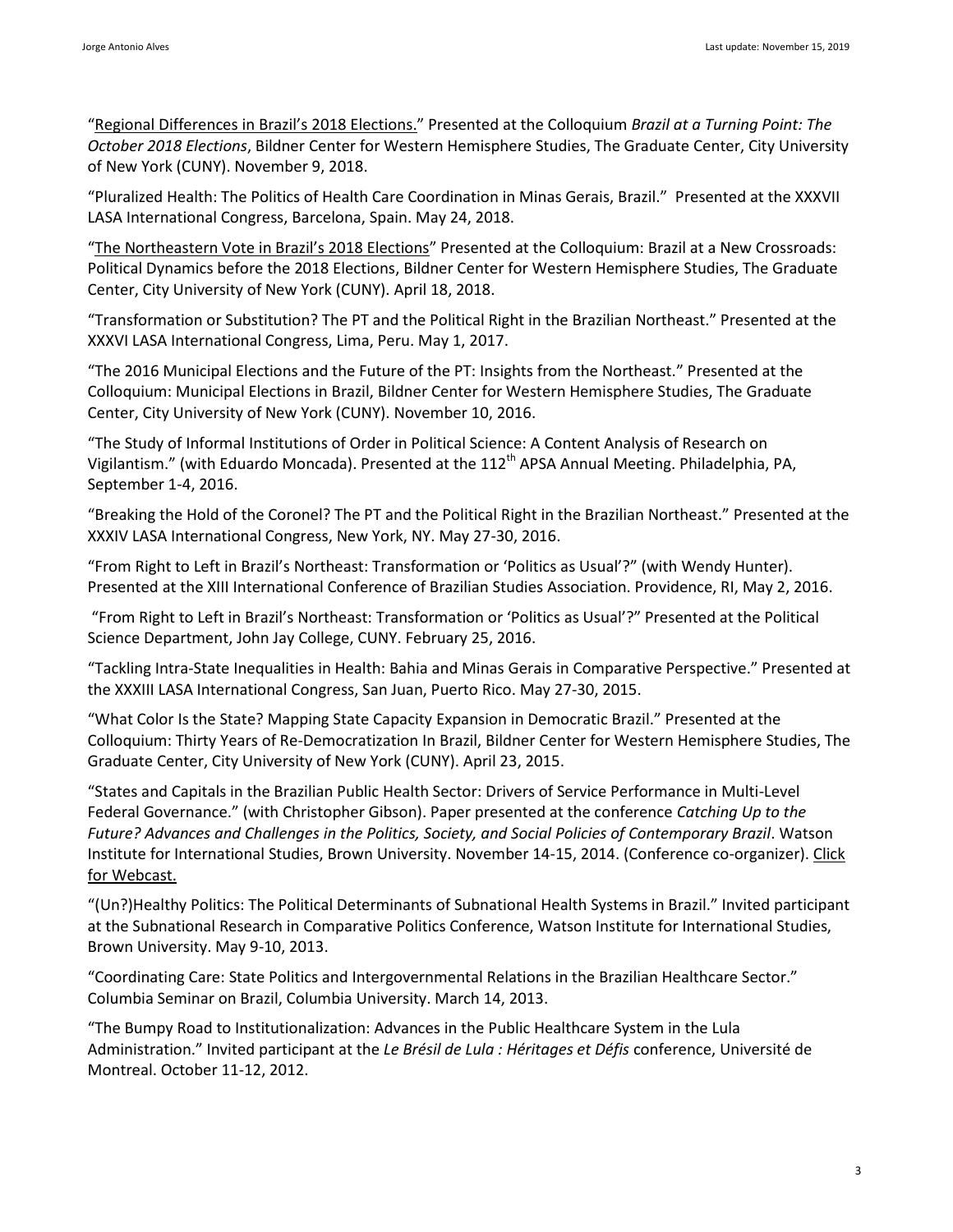"Coordinating Care: State Politics and Intergovernmental Relations in the Brazilian Healthcare Sector." (Organizer of the Panel "The Politics of Public Healthcare in Brazil: Institutionalization Processes, Policies, and Health Outcomes") Paper presented at the XXIX Latin American Studies Association Congress, San Francisco, CA. May 25, 2012.

"Brazil After *Bolsa Família*: Socio-economic and Electoral Impacts of the Conditional Cash Transfer Program." Invited participant at the New Approaches to Poverty & Inequality Alleviation in the Global South, Watson Institute for International Studies, Brown University. April 18-19, 2012[. Click for Webcast.](http://mediacapture.brown.edu:8080/ess/echo/presentation/f6479cee-3cba-47de-abef-963da4dcd742)

"Health Under Federalism: Subnational Politics and State-Level Healthcare in Brazil." Paper presented at the Annual Conference of the New England Political Science Association, April 29<sup>th</sup>, 2011.

"Health Under Federalism: Subnational Politics and State-Level Healthcare in Brazil." Paper presented at the 69<sup>th</sup> Annual National Conference of the Midwest Political Science Association, Chicago, IL, March 31<sup>st</sup>, 2011.

"Brazil's Approaches to Healthcare Reform: Achievements and Setbacks" Amherst College. March 07, 2011.

"Top-Down Accountability? Brazil's Advances in Budget Transparency Despite Lack of Popular Mobilization" (with Patrick Heller) International Budget Partners Budget Transparency Conference, Harvard University. February 04, 2011.

"Subnational Healthcare Systems in Brazil" Guest Lecturer for the course 'Brazilian Culture: From National to Transnational Identities', Massachusetts Institute of Technology. January 19, 2011.

"Health Under Federalism: Subnational Politics and the Building of State-Level Healthcare Institutions in Brazil." Graduate Workshop on Politics, Culture and Society, Watson Institute for International Studies, Brown University. November 17, 2010.

"Public Healthcare in Brazil: The Subnational Dimension" Bildner Center for Western Hemisphere Studies, The Graduate Center, City University of New York (CUNY). November 12, 2010.

"Constructing Health Capacity in Brazil: Intergovernmental Relations, Local Politics, and Institutional-Building in the Brazilian Public Health Sector" (Organizer of the Panel "The Politics of State and Policy Reform") XXVIII Latin American Studies Association Congress, Rio de Janeiro, Brazil. June 12, 2009.

"Desenvolvimento e Deterioração Burocrática: Analisando a Variação na Capacidade do Estado Brasileiro" Conferência Interdisciplinar dos Brasileiros na Brown, Brown University, July 5, 2008.

"More to Offer: Bargaining Leverage vis-à-vis the IMF: the Latin American Experience – 1996-2006"

XXVII Latin American Studies Association International Congress, Montréal, Canada September 6, 2007.

"Algo a Mais: A Experiência da América Latina com o FMI – 1996-2006" Conferência Interdisciplinar dos Brasileiros na Brown, Brown University, June 16, 2007.

"Sem Tempestade Não Vem a Bonança? Crise Econômica e Reforma Estrutural na América Latina" Conferência Interdisciplinar dos Brasileiros na Brown, Brown University, June 3, 2006.

# OTHER MEDIA

[The Takeaway \(WNYC\).](https://www.wnycstudios.org/podcasts/takeaway/segments/evo-morales-resignation-bolivia) New York, NY. Invited to comment on the Bolivian political crisis. November 14, 2019.

"Brazilian voters wanted change — [and they got it. Now what happens?](https://www.washingtonpost.com/news/monkey-cage/wp/2018/10/10/brazilian-voters-wanted-change-and-they-got-it-now-what-happens/)" *The Washington Post – Monkey Cage*. October 10, 2018.

"[Think all the political excitement in Brazil is at the national level? Think again.](https://www.washingtonpost.com/news/monkey-cage/wp/2016/05/02/think-all-the-political-excitement-in-brazil-is-at-the-national-level-think-again/)" *The Washington Post – Monkey Cage*. May 2, 2016.